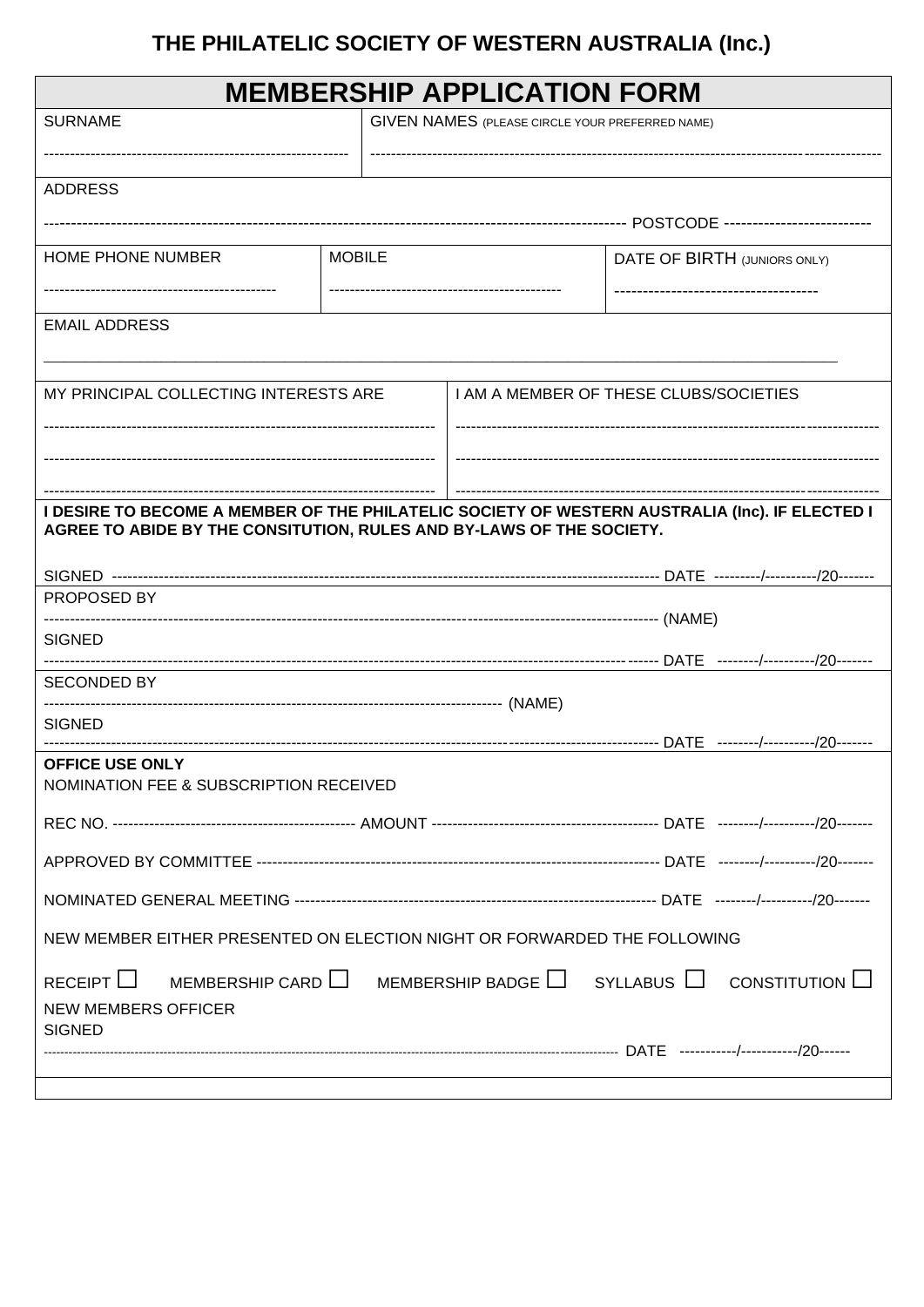### DO YOU COLLECT POSTAGE STAMPS? IF SO, THIS COULD BE OF INTEREST TO YOU!

#### About the Philatelic Society of Western Australia Inc. (P.S.W.A).

The first meeting of people interested in Philately was held at the Literary Institute in Fremantle W.A. on the 16<sup>th</sup> of June 1893 where it was decided to form the Philatelic Society of W.A. It appears the last meeting of this group was held in December 1895. The Society was reformed on the 5<sup>th</sup> of October 1912, meeting at the Palace Hotel in Perth. The Society continues having celebrated it's centenary in 2012.

On the 19th of June 1917 stamps valued at between \$2,000 and \$3,000 were shown at the meeting and was probably the first Stamp Exhibition ever held in W.A. Another exhibition was held in the W.A. Bank premises in April 1919 and more recently at the Perth Town Hall in 1954, 1966, 1972 and 1984. The venue for exhibitions has moved to other locations in the metropolitan area, 1993, Gold Centenary Stamp show, Fremantle Harbour and the PSWA 2012 Centennial Exhibition at Claremont Showgrounds.

Today the Society holds its meetings at Philatelic House, Units 18 and 19 Wellington Fair, 40 Lord Street, East Perth. Parking is available in Moore Street. We meet on the  $3^{rd}$  Tuesday of each month, commencing at 8.00 p.m., doors open 7.00 p.m. Meetings are held in a relaxed and friendly atmosphere. There is usually a display by one or more members. We also conduct auctions on Club Nights with around 150 to 250 lots. Some lots are supplied by members; others come from P.S.W.A. purchases where excellent material is offered at very conservative reserves. Members can offer up to 15 lots with a minimum reserve of \$1.00.

P.S.W.A. supply tea, coffee and a light snack at each General meeting. During each meeting we also have circuit books for viewing and from which you can purchase stamps and related material. These are items that members have put forward for sale. You can also arrange to view these books at home by contacting the Circuit Secretary.

We also have an extensive Philatelic Library that is available to all financial members by contacting the Librarian. Membership is normally compulsory after 3 visits (as a visitor) to the Society's meetings.

The Society runs the Annual Stamp Mart usually at the end of May. Stamp Mart was first held in 1969. Once again members can sell their stamps at auction or can have their own sales table. For information on Stamp Mart contact the co-ordinator.

The P.S.W.A. has four branches:

- The Daytime Stamp Club meets on the 1<sup>st</sup> Thursday of each month at 1.00 p.m. at the Scout Hall in Rokeby Rd, Subiaco.
- The Philatelic Forum meets on the 1<sup>st</sup> Monday of each month at 7.30 p.m.
- The Postmark Circle meets on the  $2^{nd}$  Monday of each month at 7.30 p.m.
- The Airmail Circle meets on the 5<sup>th</sup> Monday of each month at 7.30 p.m.

A library open day is held from 12 noon to 4pm on the first Saturday of each month.

These are just a few of the Club's activities. Membership is open to all collectors from juniors through to the specialist collector (Membership application form on reverse side).

All this for one low subscription which includes postage, or email, or postage and email of regular issues of our Club Magazine "Stamp Hinges" and auction catalogues. The P.S.W.A. is affiliated with the W.A. Philatelic Council.

We hope to see you at our meetings.

President and Committee Philatelic Society of Western Australia (Inc.)